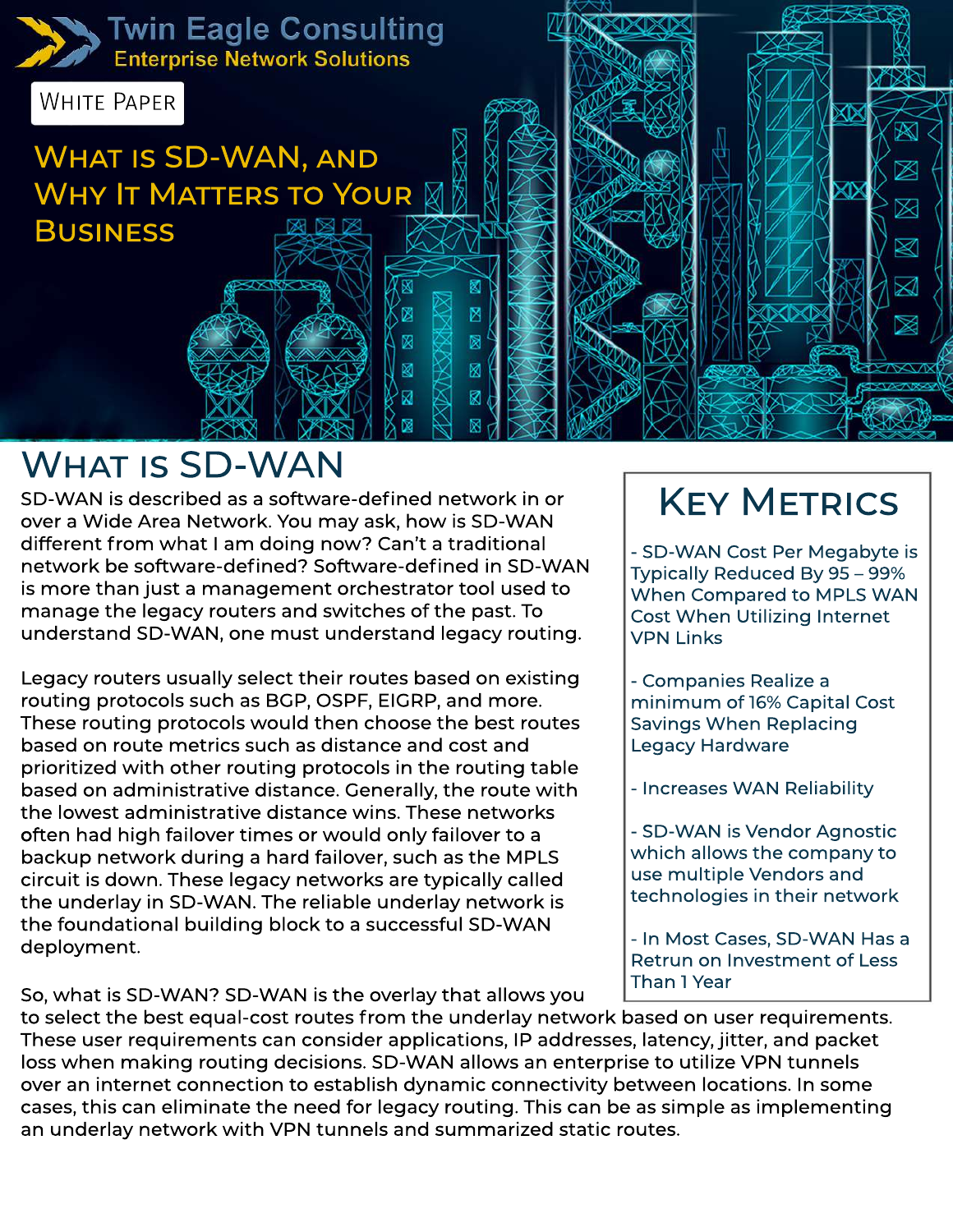

### WHY IMPLEMENT SD-WAN?

One may ask, why implement SD-WAN? Why reinvent the wheel? My existing network architecture has been working for over 20-years why change now? SD-WAN has some real advantages over traditional WAN architectures, such as Multiprotocol Label Switching (MPLS). These advantages come from cost savings, increased reliability, increased bandwidth, route versatility, and vendor agnostics. As you can see, there are some compelling reasons to review this further. Here are some critical aspects of each of these advantages.

- **1. Cost Savings** According to Enterprise Management Associates (EMA), most companies realize substantial cost savings over five years. When deployed correctly, companies typically see a payback period of less than 12-months with 5 x ROI after 5-years. These savings come from reduced operating cost, reduced capital cost, improved network reliability, and productivity gains. (Woods, 2019) Let's explore this further:
	- a. Reduced Operating Cost Companies that switch from an MPLS based network architecture to an internet-based architecture can see a 95% – 99% cost savings on their megabit-per-second cost when switching from MPLS Private Links.(Woods, 2019)
	- **b. Reduced Capital Cost** SD-WAN solutions can be integrated with firewalls and virtualized to minimize capital cost. A business typically realizes a minimum of 16% cost savings when replacing legacy network hardware with SD-WAN appliances. (Woods,2019)
	- **c. Improved Network Reliability** In today's world, losing connectivity to the cloud and datacenter can be expensive. It is not uncommon for an organization to see outages cost an organization more than \$100,000 per hour. SD-WAN, when engineered and deployed correctly, can eliminate these outages with simplified configurations and redundancy. In some cases, the increased reliability of the WAN network can pay for the entire SD-WAN deployment. (Woods, 2019)(Woods, 2019)
	- **d.Increased Productivity** From deployment to end-user experience, the organization receives an increase in productivity when utilizing SD-WAN. IT organizations see productivity increases from implementing the SD-WAN management tools that allow for features such as zero-touch provisioning and single-pane of glass management. Whereas the end user's productivity comes from improved network operations that deliver low latency, high-speed, reliable bandwidth that is optimized based on businessfunction.(Woods,2019)
- **2. Increased Reliability** Most SD-WAN solutions allow a company to use multiple bandwidth mediums to improve network performance and reliability. Most users experience sub-second failover times between their primary and secondary WAN circuits. Failover decisions are also determined by metrics such as Latency, Packet Loss, and Jitter. Basing circuit decisions on these metrics allows the SD-WAN solution to seamlessly move traffic between the failing circuit to the functioning circuit with little to no impact on the end-user.
- **3. Route Versatility** A viable SD-WAN solution should route traffic based on IP source and destination, application, protocols, and cloud services. SD-WAN eliminates the need to route all traffic back to a centralized data center to get to internet applications such as Office365, AWS, and Azure. Most SD-WAN solutions are application-aware, meaning that they can look at the application traffic and determine if it should be routed to the cloud,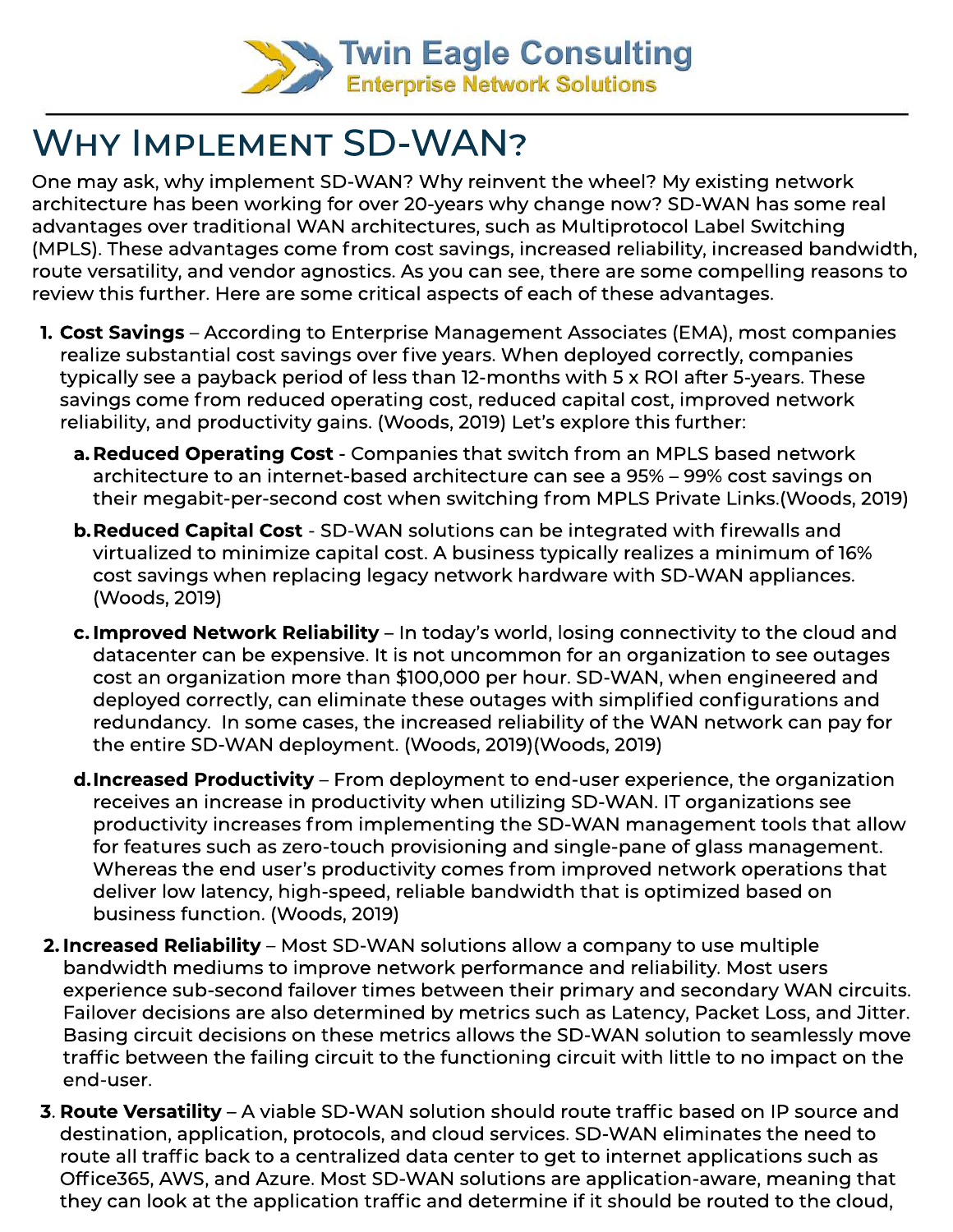

data center, and internet. In other words, Office365 traffic can route directly to the internet, AWS traffic can route directly to AWS, and your Voice traffic can be routed directly to the proper Unified Communications as a service (UCAAS) provider. This ensures the best user experience while lowering cost.

**4. Vendor Agnostics** - SD-WAN eliminates the need to conduct business with private network providers that provide high-cost, low-performance circuits with lackluster support. SD-WAN gives the company the power to pick what technology is best for their environment based on cost, availability, and reliability. For instance, a business may choose to utilize dedicated gigabit fiber internet from one provider and Cable Broadband internet from another provider with VPN tunnels and internet offloading to create a low-cost, high bandwidth, and highly reliable WAN connection between a remote business location, data center, and cloud offerings such as Amazon's AWS or Microsoft's Azure.

## HOW DOES TWIN EAGLE CONSULTING HELP?

- **1**. We have network engineers with proven experience in engineering, deploying, and managing SD-WAN. Our experienced Network Engineers are trained and certified to deploy SD-WAN in Operational Technology (OT) and IT environments. We understand what it takes for a successful implementation of SD-WAN in your network.
- **2**. Twin Eagle is a Fortinet and SilverPeak / Aruba partner. Both vendors are leaders in Gartner's magic quadrant and have a proven track record in implementing SD-WAN solutions into enterprise environments.

### Interested?

CALL OR EMAIL US IF YOU WOULD LIKE TO SEE WHAT KIND OF IMPACT SD-WAN couldhaveonyournetwork.Theconsultationis100%free.

303-710-8000

sales@twineagleconsulting.com